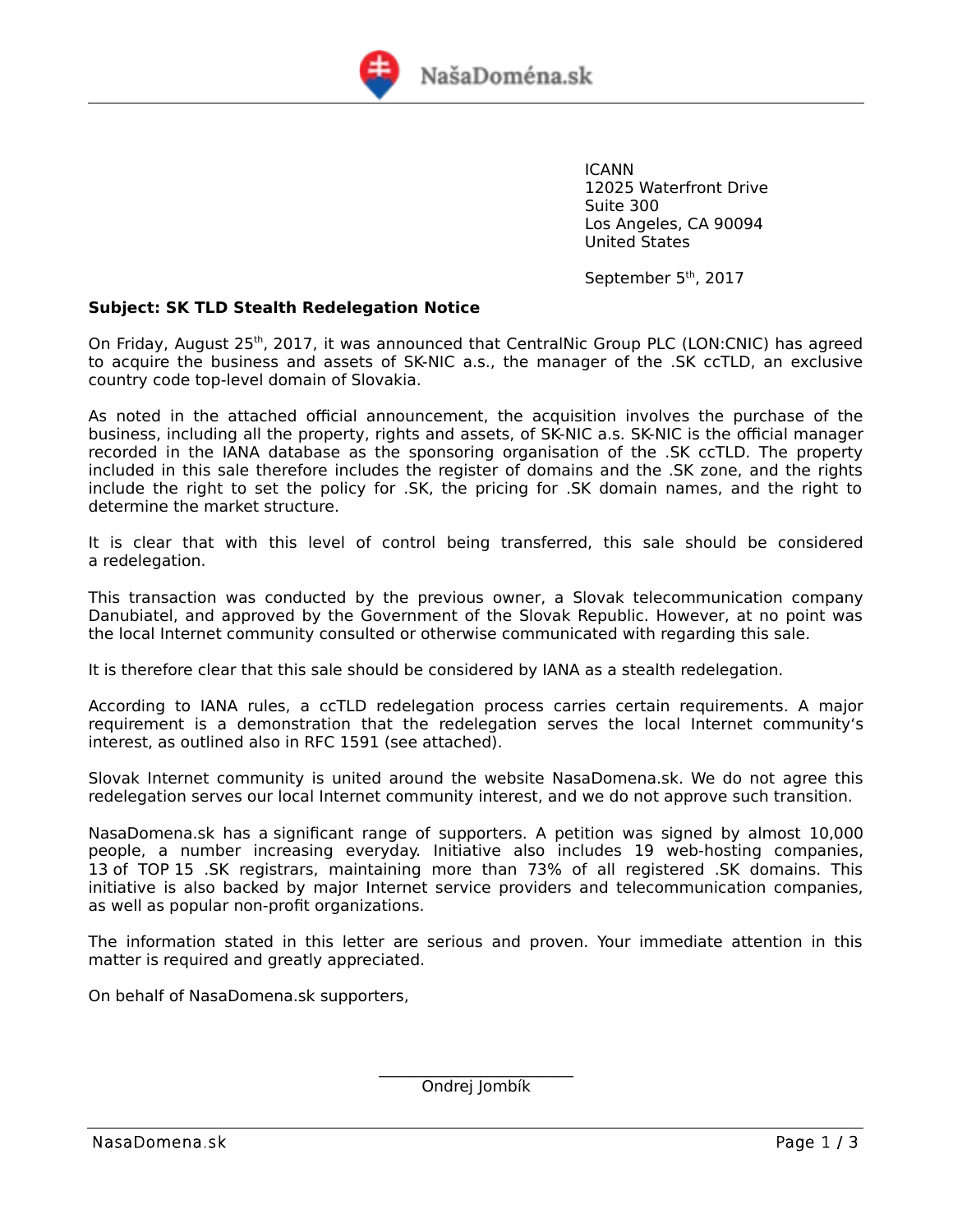

sanet.

### **NasaDomena.sk Supporters**

Total of 9924 supporters as of September 5<sup>th</sup>, 2017. For a full list see: [https://nasadomena.sk/all](https://www.nasadomena.sk/all/)

**Non-Profit**

slovensko.digital



## **Telecommunications**

## **Internet Service Providers**





sapie<sup>\*</sup>

Edruženie poskytovateľov webhostingu

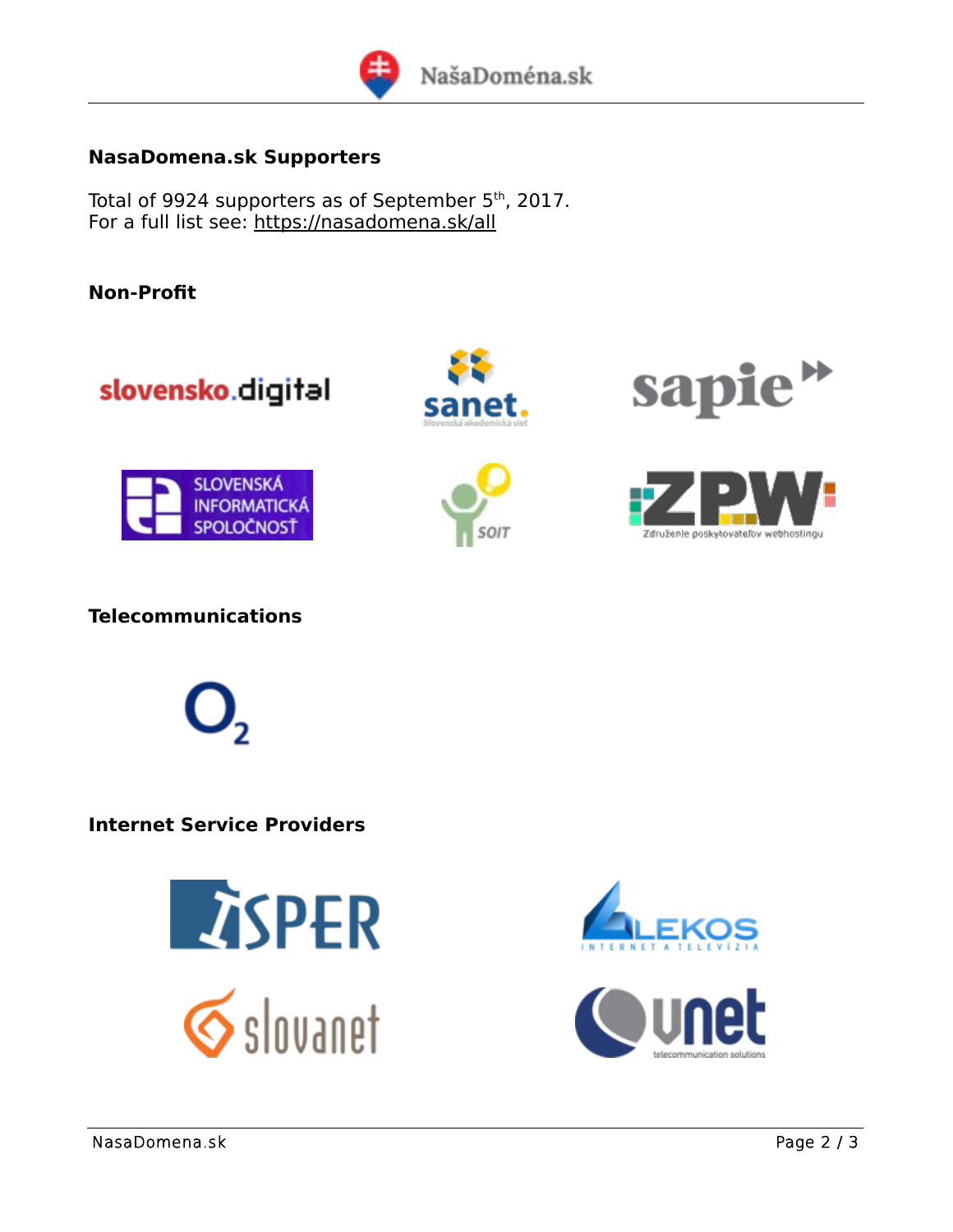NašaDoména.sk

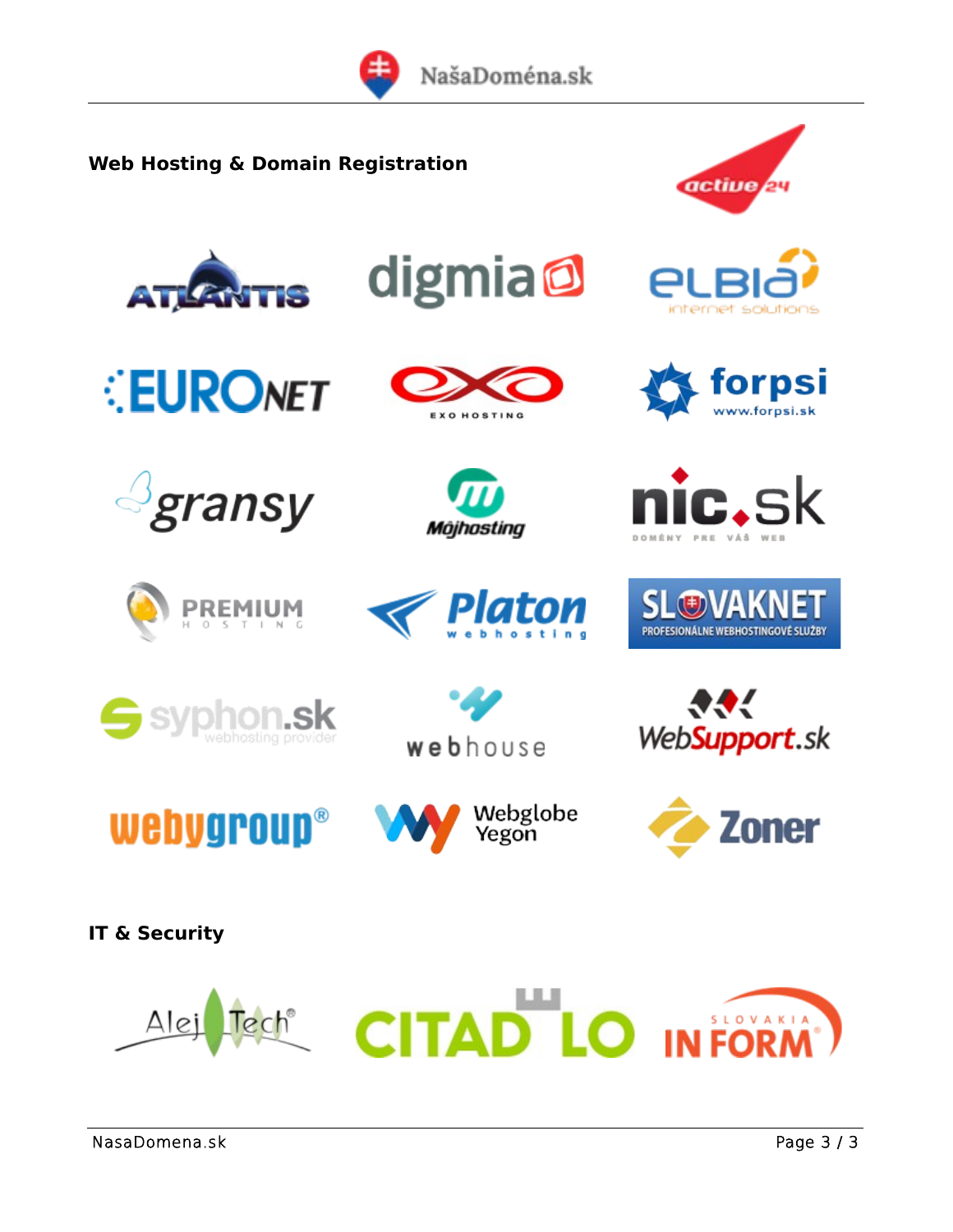

# **CentralNic to acquire SK-NIC**

Agreement to acquire SK-NIC, A.S., Manager of Slovakia's Top-Level Domain, .sk

The board of CentralNic, the global software platform company supporting subscription web services including domain names, is pleased to announce that it has agreed to acquire the business and assets of SK-NIC, the manager of the exclusive country code top-level domain for Slovakia, .SK. The Board believes that this will represent a major, strategic and earnings enhancing acquisition for the Group.

The acquisition involves the purchase of the business, including all the property, rights and assets, of SK-NIC. SK-NIC has managed the .sk country code since 1993 and is officially recognised as the sponsoring organisation of the Slovak country-code top-level domain ("ccTLD") by the worldwide governing body, the Internet Assigned Numbering Authority ("IANA").

SK-NIC has a long term track-record of growth in domains under management, supported by strong performance by the Slovak economy over recent years. Slovakia has a population of over five million and delivered GDP growth almost double the Eurozone average for 2015. It has an estimated penetration of 63 domains per 1000 head of capita as at 31 December 2016, compared to the neighbouring Czech Republic at 121 domains per 1000 head of capita and to the UK with 162 domains per 1000 head of capita - indicating significant growth potential with competitive pricing and service levels.

SK-NIC enjoys a high domain name renewal rate of over 77%, providing consistent and attractive recurring revenues from a diversified customer base, which includes over 360,000 domains under management and over 2,100 active retailers in Slovakia.

CentralNic intends to invest to improve the SK-NIC service using the Group's superior platform technology and through the provision of new services. The team and training in Slovakia will be strengthened, placing a new emphasis on marketing, communications and retailer support. There will also be a commitment to supporting the Slovak internet community by offering a superior service at more competitive prices than provided historically. The Group will also contribute five percent of SK-NIC's revenues to a fund dedicated to projects that contribute to the Slovakian digital economy, under the terms of a co-operation agreement with the Slovakian Government.

### Ben Crawford, CentralNic Group CEO, said:

"SK-NIC is a major, earnings enhancing acquisition for Group, which is wholly consistent with our growth strategy. The business will benefit significantly from CentralNic's technology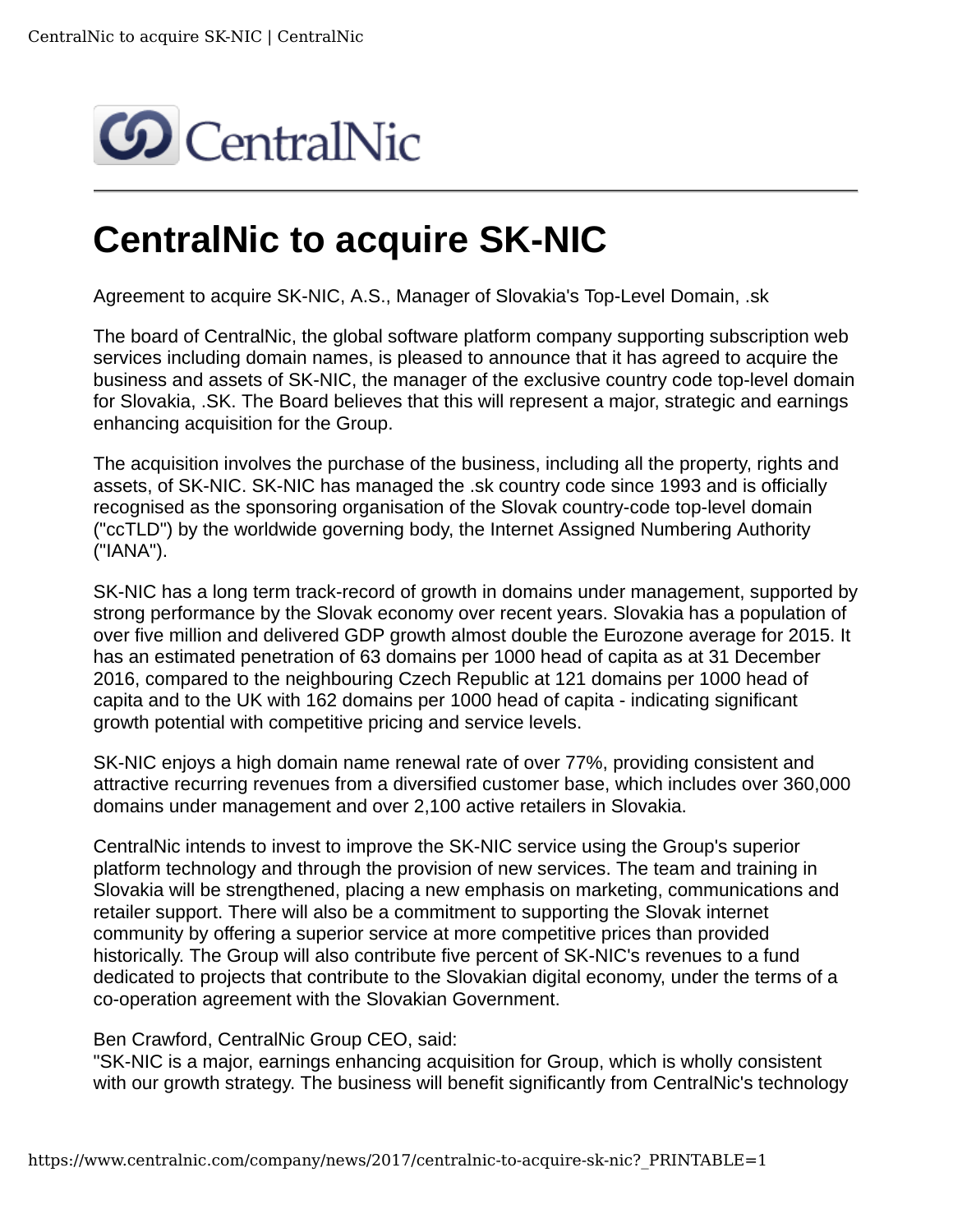and expertise, to improve its security, resilience and growth, as well as bringing to the Group strong recurring revenues. The .sk country code adds a substantial new product and SK-NIC's network of over 2,100 local retailers extends our geographic footprint into an important new market with considerable growth potential."

### **For media enquiries:**

CentralNic Group plc Ben Crawford, Chief Executive Officer +44 (0) 203 388 0600 Andy Churley, Group Marketing Director +44 (0) 203 388 0600

press@centralnic.com

# **About CentralNic Group plc**

CentralNic (AIM: CNIC) is a London-based AIM-listed company which develops and manages software platforms allowing businesses globally to use the internet for their own websites and email, as well as protecting their brands online. Its core growth strategy is identifying and acquiring cashgenerative businesses with annuity revenue streams and exposure to emerging markets, and migrating them onto the CentralNic software and operating platforms.

CentralNic operates globally with customers in over 200 countries. It earns revenues from the worldwide sales of internet domain names and hosting on an annual subscription basis.

*Printed from www.centralnic.com/company/news/2017/centralnic-to-acquire-sk-nic. © 2017 CentralNic Ltd. All rights reserved.*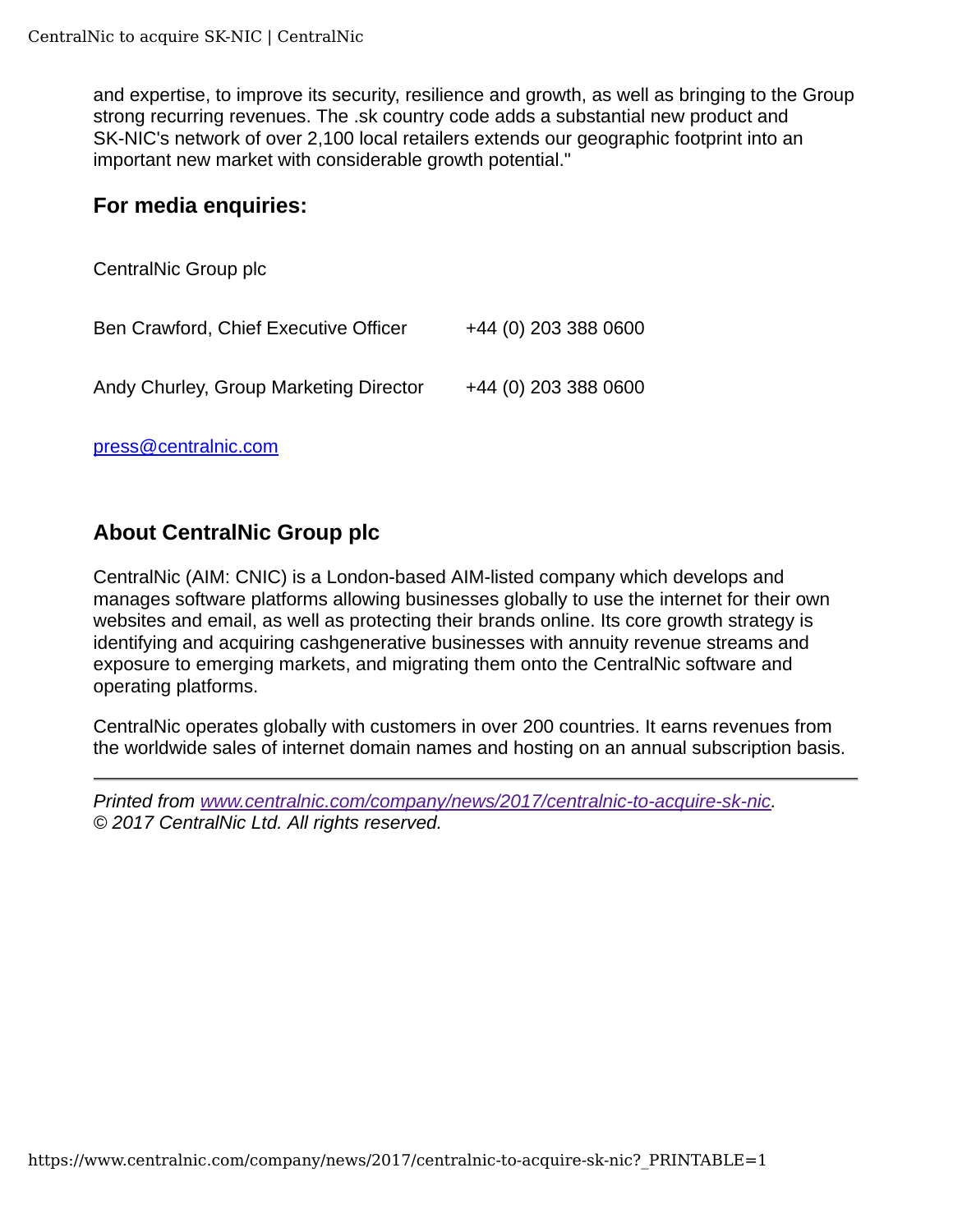Network Working Group 3. 2008 3. Postel Request for Comments: 1591 ISI Category: Informational and March 1994

Domain Name System Structure and Delegation

Status of this Memo

 This memo provides information for the Internet community. This memo does not specify an Internet standard of any kind. Distribution of this memo is unlimited.

1. Introduction

 This memo provides some information on the structure of the names in the Domain Name System (DNS), specifically the top-level domain names; and on the administration of domains. The Internet Assigned Numbers Authority (IANA) is the overall authority for the IP Addresses, the Domain Names, and many other parameters, used in the Internet. The day-to-day responsibility for the assignment of IP Addresses, Autonomous System Numbers, and most top and second level Domain Names are handled by the Internet Registry (IR) and regional registries.

2. The Top Level Structure of the Domain Names

 In the Domain Name System (DNS) naming of computers there is a hierarchy of names. The root of system is unnamed. There are a set of what are called "top-level domain names" (TLDs). These are the generic TLDs (EDU, COM, NET, ORG, GOV, MIL, and INT), and the two letter country codes from ISO-3166. It is extremely unlikely that any other TLDs will be created.

 Under each TLD may be created a hierarchy of names. Generally, under the generic TLDs the structure is very flat. That is, many organizations are registered directly under the TLD, and any further structure is up to the individual organizations.

 In the country TLDs, there is a wide variation in the structure, in some countries the structure is very flat, in others there is substantial structural organization. In some country domains the second levels are generic categories (such as, AC, CO, GO, and RE), in others they are based on political geography, and in still others, organization names are listed directly under the country code. The organization for the US country domain is described in RFC 1480 [1].

Postel [Page 1] [Page 1]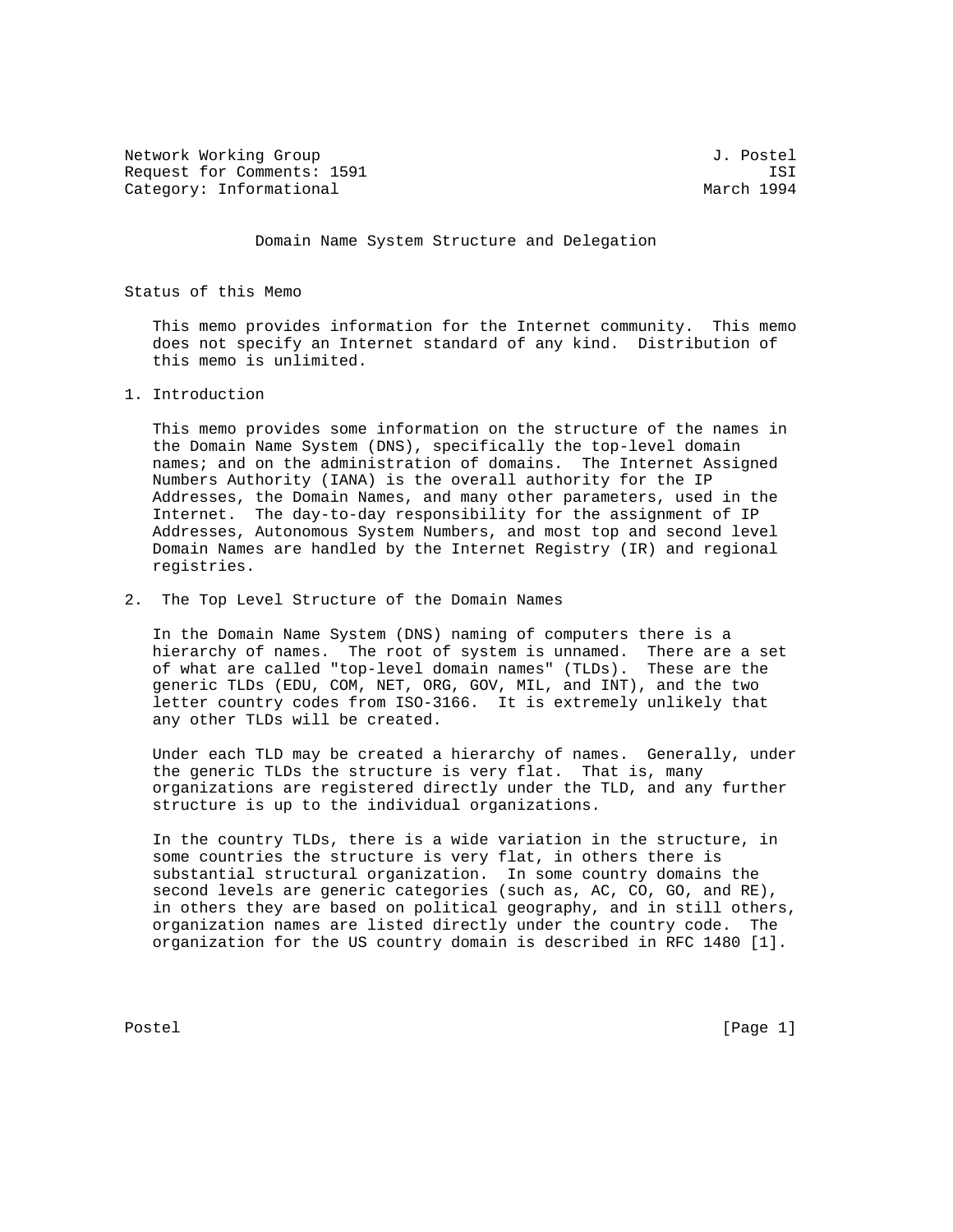Each of the generic TLDs was created for a general category of organizations. The country code domains (for example, FR, NL, KR, US) are each organized by an administrator for that country. These administrators may further delegate the management of portions of the naming tree. These administrators are performing a public service on behalf of the Internet community. Descriptions of the generic domains and the US country domain follow.

 Of these generic domains, five are international in nature, and two are restricted to use by entities in the United States.

World Wide Generic Domains:

- COM This domain is intended for commercial entities, that is companies. This domain has grown very large and there is concern about the administrative load and system performance if the current growth pattern is continued. Consideration is being taken to subdivide the COM domain and only allow future commercial registrations in the subdomains.
- EDU This domain was originally intended for all educational institutions. Many Universities, colleges, schools, educational service organizations, and educational consortia have registered here. More recently a decision has been taken to limit further registrations to 4 year colleges and universities. Schools and 2-year colleges will be registered in the country domains (see US Domain, especially K12 and CC, below).
- NET This domain is intended to hold only the computers of network providers, that is the NIC and NOC computers, the administrative computers, and the network node computers. The customers of the network provider would have domain names of their own (not in the NET TLD).
- ORG This domain is intended as the miscellaneous TLD for organizations that didn't fit anywhere else. Some non government organizations may fit here.
- INT This domain is for organizations established by international treaties, or international databases.

United States Only Generic Domains:

 GOV - This domain was originally intended for any kind of government office or agency. More recently a decision was taken to register only agencies of the US Federal government in this domain. State and local agencies are registered in the country

Postel [Page 2]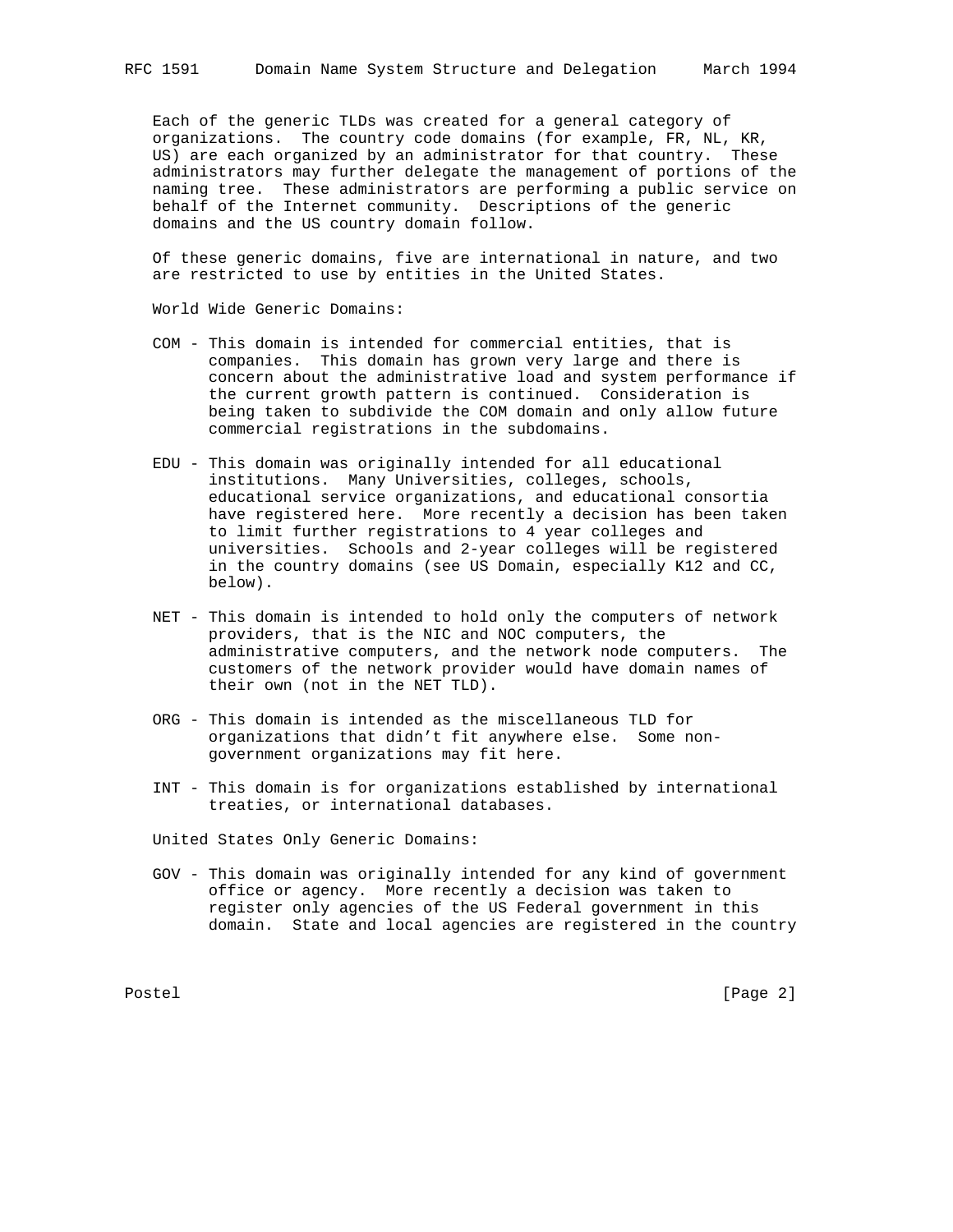domains (see US Domain, below).

MIL - This domain is used by the US military.

Example country code Domain:

 US - As an example of a country domain, the US domain provides for the registration of all kinds of entities in the United States on the basis of political geography, that is, a hierarchy of <entity-name>.<locality>.<state-code>.US. For example, "IBM.Armonk.NY.US". In addition, branches of the US domain are provided within each state for schools (K12), community colleges (CC), technical schools (TEC), state government agencies (STATE), councils of governments (COG),libraries (LIB), museums (MUS), and several other generic types of entities (see RFC 1480 for details [1]).

 To find a contact for a TLD use the "whois" program to access the database on the host rs.internic.net. Append "-dom" to the name of TLD you are interested in. For example:

whois -h rs.internic.net us-dom

or

whois -h rs.internic.net edu-dom

3. The Administration of Delegated Domains

 The Internet Assigned Numbers Authority (IANA) is responsible for the overall coordination and management of the Domain Name System (DNS), and especially the delegation of portions of the name space called top-level domains. Most of these top-level domains are two-letter country codes taken from the ISO standard 3166.

 A central Internet Registry (IR) has been selected and designated to handled the bulk of the day-to-day administration of the Domain Name System. Applications for new top-level domains (for example, country code domains) are handled by the IR with consultation with the IANA. The central IR is INTERNIC.NET. Second level domains in COM, EDU, ORG, NET, and GOV are registered by the Internet Registry at the InterNIC. The second level domains in the MIL are registered by the DDN registry at NIC.DDN.MIL. Second level names in INT are registered by the PVM at ISI.EDU.

 While all requests for new top-level domains must be sent to the Internic (at hostmaster@internic.net), the regional registries are often enlisted to assist in the administration of the DNS, especially in solving problems with a country administration. Currently, the RIPE NCC is the regional registry for Europe and the APNIC is the

Postel [Page 3]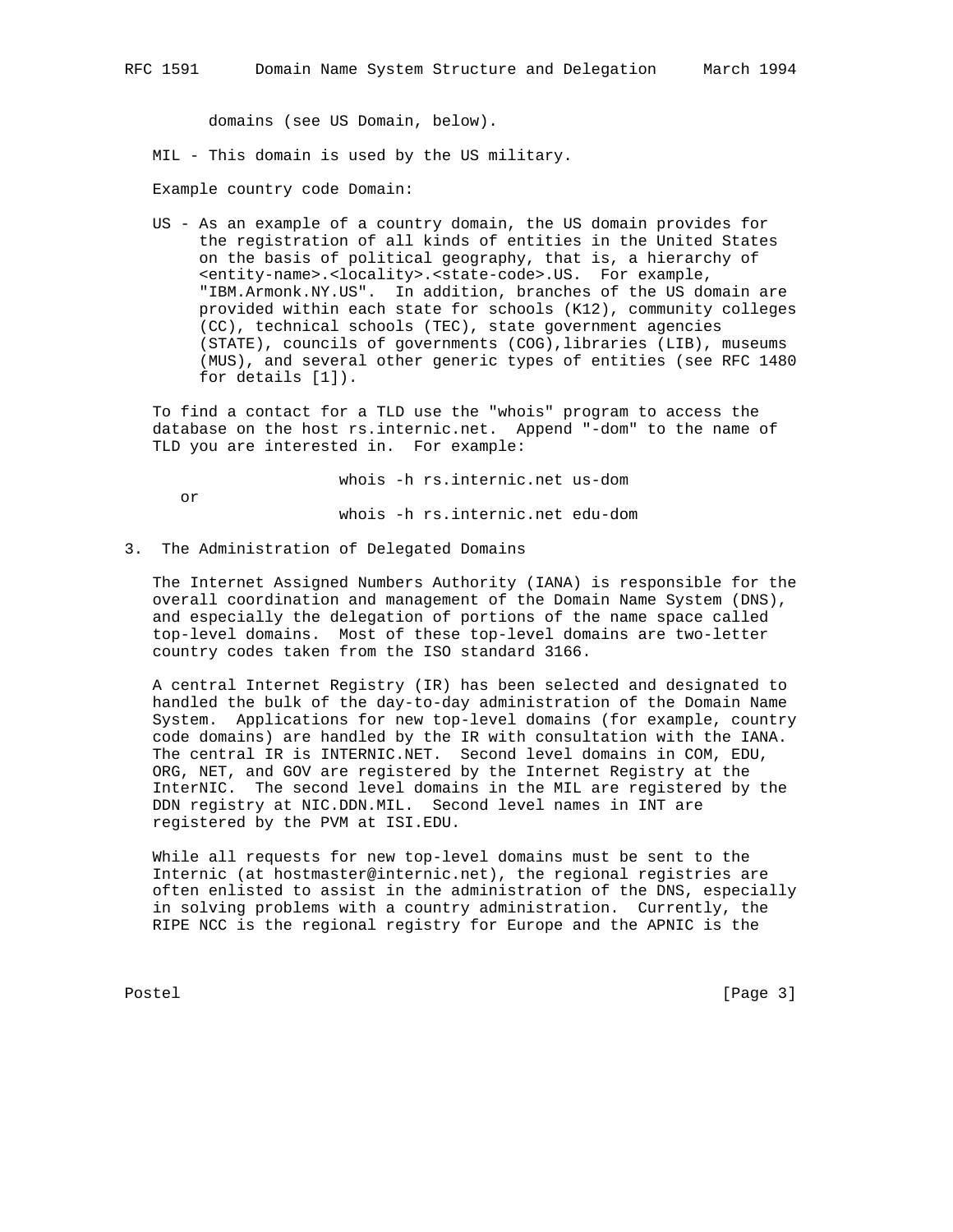regional registry for the Asia-Pacific region, while the INTERNIC administers the North America region, and all the as yet undelegated regions.

The contact mailboxes for these regional registries are:

| INTERNIC | hostmaster@internic.net |
|----------|-------------------------|
| APNIC    | hostmaster@apnic.net    |
| RIPE NCC | ncc@ripe.net            |

 The policy concerns involved when a new top-level domain is established are described in the following. Also mentioned are concerns raised when it is necessary to change the delegation of an established domain from one party to another.

 A new top-level domain is usually created and its management delegated to a "designated manager" all at once.

 Most of these same concerns are relevant when a sub-domain is delegated and in general the principles described here apply recursively to all delegations of the Internet DNS name space.

 The major concern in selecting a designated manager for a domain is that it be able to carry out the necessary responsibilities, and have the ability to do a equitable, just, honest, and competent job.

 1) The key requirement is that for each domain there be a designated manager for supervising that domain's name space. In the case of top-level domains that are country codes this means that there is a manager that supervises the domain names and operates the domain name system in that country.

 The manager must, of course, be on the Internet. There must be Internet Protocol (IP) connectivity to the nameservers and email connectivity to the management and staff of the manager.

 There must be an administrative contact and a technical contact for each domain. For top-level domains that are country codes at least the administrative contact must reside in the country involved.

 2) These designated authorities are trustees for the delegated domain, and have a duty to serve the community.

 The designated manager is the trustee of the top-level domain for both the nation, in the case of a country code, and the global Internet community.

Postel [Page 4] [Page 4]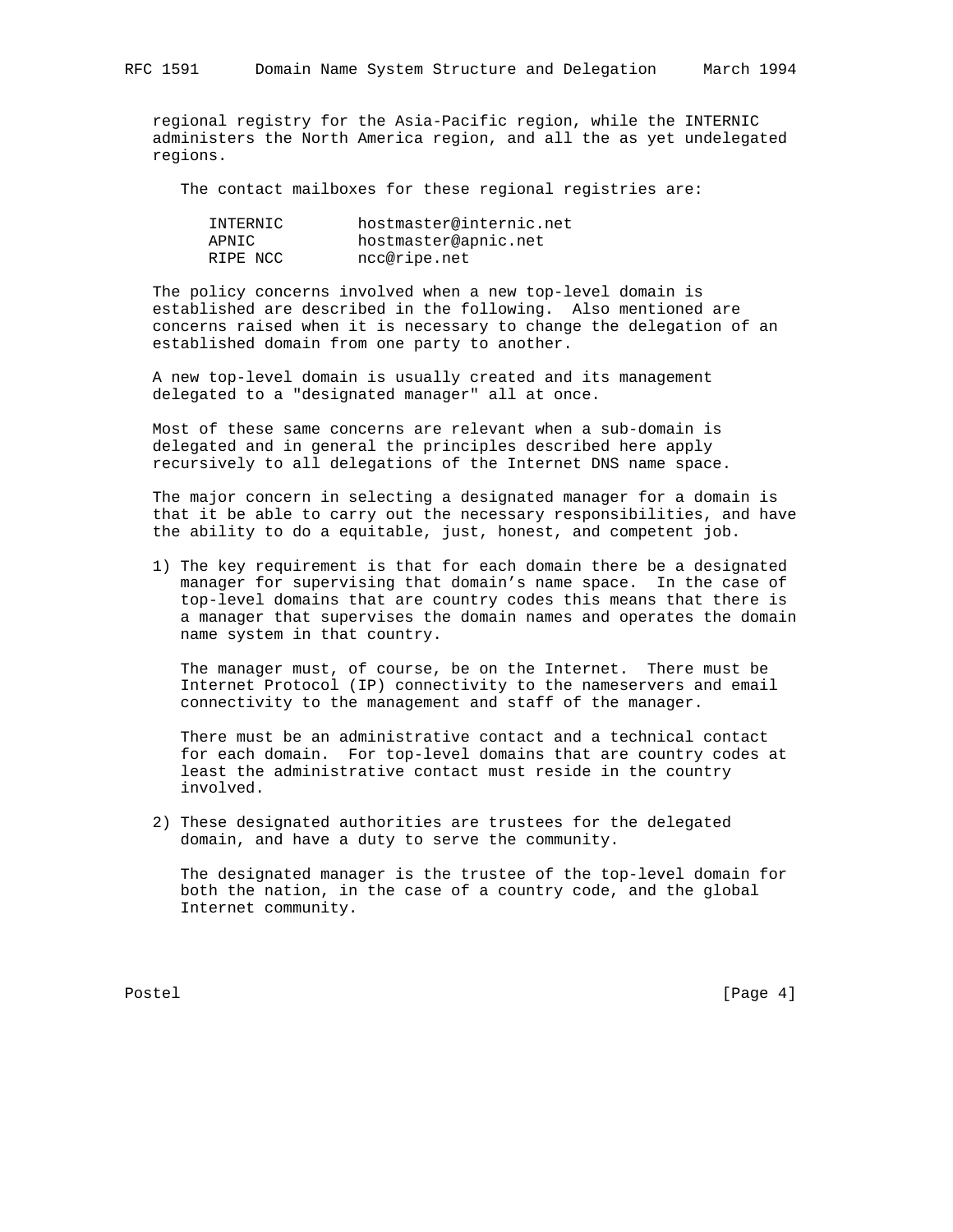Concerns about "rights" and "ownership" of domains are inappropriate. It is appropriate to be concerned about "responsibilities" and "service" to the community.

 3) The designated manager must be equitable to all groups in the domain that request domain names.

 This means that the same rules are applied to all requests, all requests must be processed in a non-discriminatory fashion, and academic and commercial (and other) users are treated on an equal basis. No bias shall be shown regarding requests that may come from customers of some other business related to the manager - e.g., no preferential service for customers of a particular data network provider. There can be no requirement that a particular mail system (or other application), protocol, or product be used.

 There are no requirements on subdomains of top-level domains beyond the requirements on higher-level domains themselves. That is, the requirements in this memo are applied recursively. In particular, all subdomains shall be allowed to operate their own domain name servers, providing in them whatever information the subdomain manager sees fit (as long as it is true and correct).

 4) Significantly interested parties in the domain should agree that the designated manager is the appropriate party.

 The IANA tries to have any contending parties reach agreement among themselves, and generally takes no action to change things unless all the contending parties agree; only in cases where the designated manager has substantially mis-behaved would the IANA step in.

 However, it is also appropriate for interested parties to have some voice in selecting the designated manager.

 There are two cases where the IANA and the central IR may establish a new top-level domain and delegate only a portion of it: (1) there are contending parties that cannot agree, or (2) the applying party may not be able to represent or serve the whole country. The later case sometimes arises when a party outside a country is trying to be helpful in getting networking started in a country -- this is sometimes called a "proxy" DNS service.

 The Internet DNS Names Review Board (IDNB), a committee established by the IANA, will act as a review panel for cases in which the parties can not reach agreement among themselves. The IDNB's decisions will be binding.

Postel [Page 5]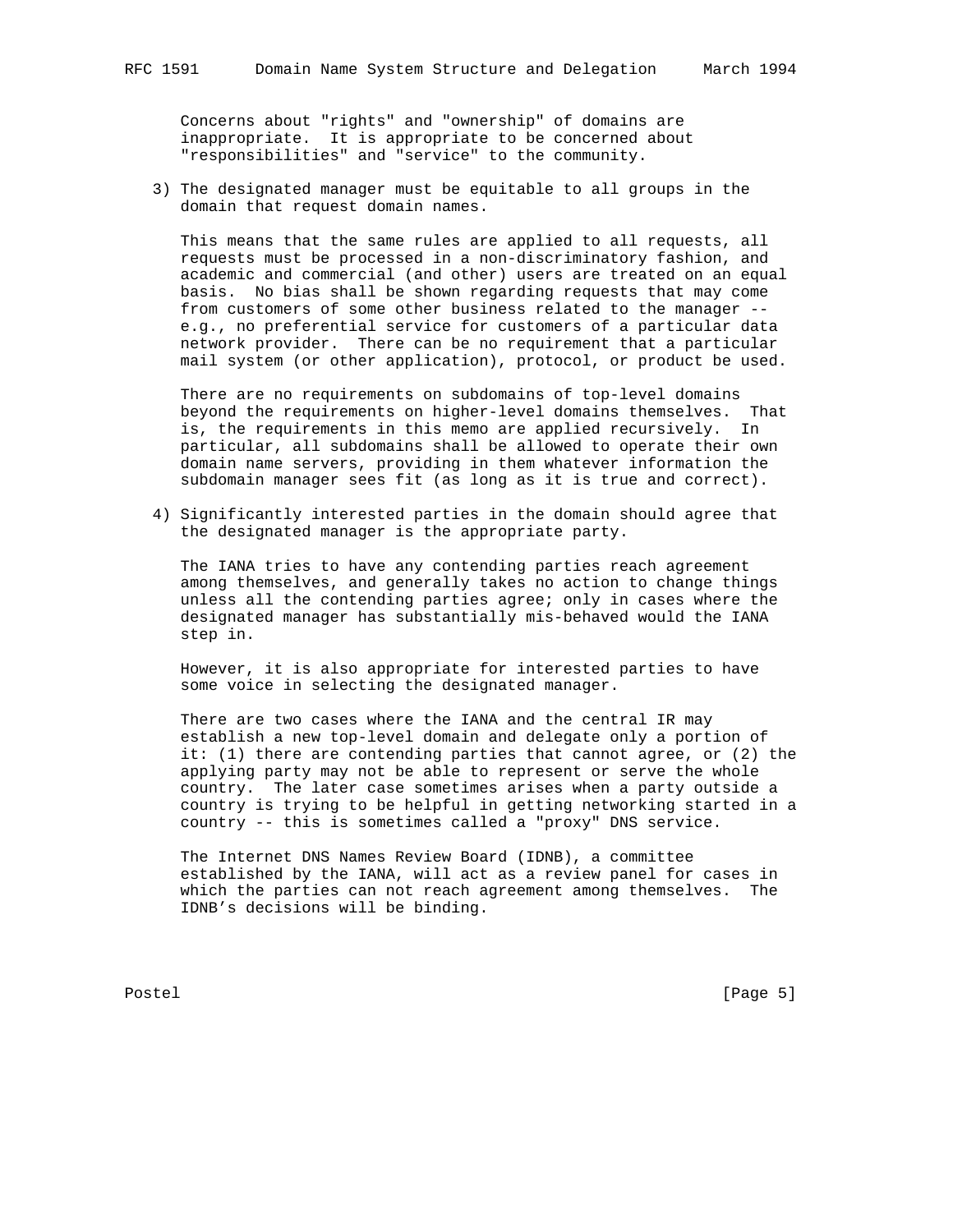5) The designated manager must do a satisfactory job of operating the DNS service for the domain.

 That is, the actual management of the assigning of domain names, delegating subdomains and operating nameservers must be done with technical competence. This includes keeping the central IR (in the case of top-level domains) or other higher-level domain manager advised of the status of the domain, responding to requests in a timely manner, and operating the database with accuracy, robustness, and resilience.

 There must be a primary and a secondary nameserver that have IP connectivity to the Internet and can be easily checked for operational status and database accuracy by the IR and the IANA.

 In cases when there are persistent problems with the proper operation of a domain, the delegation may be revoked, and possibly delegated to another designated manager.

 6) For any transfer of the designated manager trusteeship from one organization to another, the higher-level domain manager (the IANA in the case of top-level domains) must receive communications from both the old organization and the new organization that assure the IANA that the transfer in mutually agreed, and that the new organization understands its responsibilities.

 It is also very helpful for the IANA to receive communications from other parties that may be concerned or affected by the transfer.

- 4. Rights to Names
	- 1) Names and Trademarks

 In case of a dispute between domain name registrants as to the rights to a particular name, the registration authority shall have no role or responsibility other than to provide the contact information to both parties.

 The registration of a domain name does not have any Trademark status. It is up to the requestor to be sure he is not violating anyone else's Trademark.

2) Country Codes

 The IANA is not in the business of deciding what is and what is not a country.

Postel [Page 6] [Page 6] [Page 6] [Page 6] [Page 6] [Page 6] [Page 6] [Page 6] [Page 6] [Page 6] [Page 6] [Page 6] [Page 6] [Page 6] [Page 6] [Page 6] [Page 6] [Page 6] [Page 6] [Page 6] [Page 6] [Page 6] [Page 6] [Page 6]